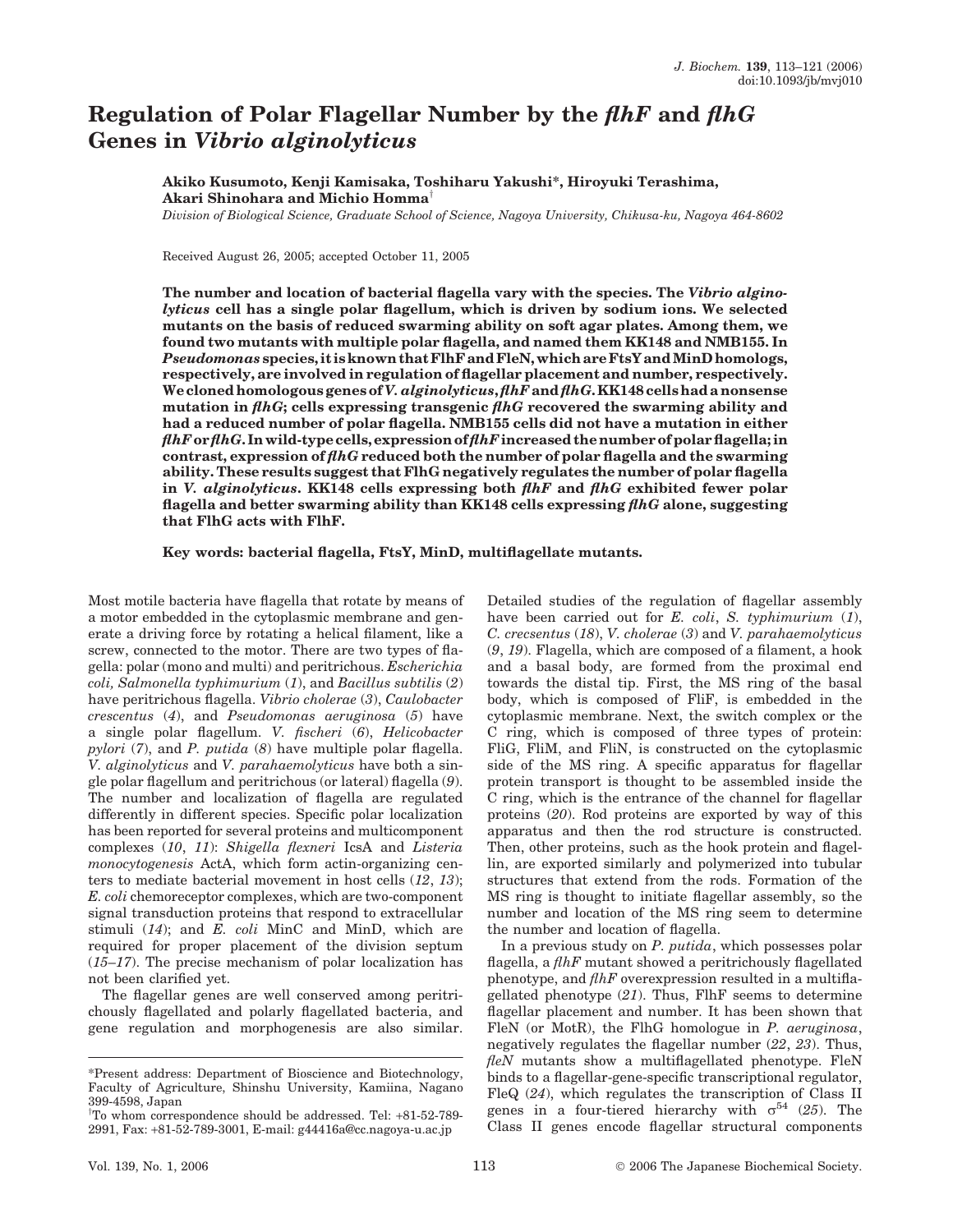and regulatory proteins, including FlhF and FleN. The FleN protein suppresses transcription of the Class II genes and the  $f\ell eN$  gene by itself via FleQ. FlrA, the FleQ homologue in V. cholerae, also regulates transcription of the Class II genes (3). Both FleQ and FlrA are classified as Class II in the four-tiered hierarchy. These facts may show that the regulatory networks for flagellar biogenesis in the Vibrio and Pseudomonas species are very similar.

In V. alginolyticus and V. parahaemolyticus, two types of flagellar systems, polar flagella (Pof) and lateral or peritrichous flagella (Laf), are mainly used for movement in liquid media and on solid surfaces, respectively (9). Polar flagella are generated from the cell pole and the filament is sheathed with a membrane structure that is contiguous with the outer membrane (26). The lateral flagella are not sheathed. It has been shown that the energy sources for the polar and lateral flagellar motors are  $Na<sup>+</sup>$  and  $H<sup>+</sup>$ motive force, respectively (27–29). Polar flagella are produced constitutively to facilitate swimming in liquid media. When cells are transferred onto the surface of a solid medium, they produce lateral flagella, and elongate their bodies to move and spread on the surface. It has been proposed that polar flagella act as a dynamometer to sense the outer environment and thereby regulate lateral flagellar production (30).

In this study, we isolated swarm-deficient mutants from lateral flagella-defective (Pof<sup>+</sup> Laf) mutants that are the wild type as to polar flagellation. Among the mutants, we found multiflagellate mutants that had increased numbers of polar flagella. We attempted to determine why the number of flagella increases only at the polar region and how the number is regulated in the mutants.

## MATERIALS AND METHODS

Bacterial Strains and Growth Conditions—The strains of V. alginolyticus and E. coli used in this study are listed in Table 1. V. *alginolyticus* cells were cultured at  $30^{\circ}$ C in VC medium (0.5% Tryptone, 0.5% yeast extract, 0.4%  $K_2HPO_4$ , 3% NaCl, 0.2% glucose) or VPG medium (1%) Tryptone,  $0.4\%$  K<sub>2</sub>HPO<sub>4</sub>,  $3\%$  NaCl,  $0.5\%$  glycerol). The E. coli strain used for DNA manipulations was cultured at  $37^{\circ}$ C in LB medium (1% Tryptone, 0.5% yeast extract, 0.5% NaCl). When necessary, the following antibiotics were added: chloramphenicol  $(2.5 \mu g/ml$  for *V. alginolyticus* or 25  $\mu$ g/ml for *E. coli*) and ampicillin (50  $\mu$ g/ml).

Isolation of Swarm-Deficient Mutants—Mutagenesis was carried out using ethyl methane sulfonate (EMS) and swarm-deficient mutants were isolated from the parental strains (Pof<sup>+</sup> Laf<sup>-</sup>) on 0.25% agar VC plates as described previously (34). Swarm-deficient colonies were picked and streaked onto 1.25% agar VC plates for single colony isolation. Several colonies derived from each mutant candidate were streaked onto 0.25% agar VC plates and then their swarming abilities were confirmed. Flagella were observed by high intensity dark-field microscopy.

DNA Manipulations and Sequencing—Routine DNA manipulations were carried out according to standard procedures. Restriction endonucleases and other enzymes for DNA manipulations were purchased from TaKaRa Shuzo (Japan), TOYOBO (Japan), and New England Biolabs (USA). Nucleotide sequences were determined with a BigDye Terminator v3.1 Cycle Sequencing kit (Applied Biosystems) and an ABI PRISM 3100-Avant Genetic Analyzer (Applied Biosystems).

Plasmid Construction—The plasmids used in these experiments are listed in Table 1. To express  $f\ln F$  and  $f\ln G$ in V. alginolyticus, the genes were inserted into arabinoseinducible vector pBAD33. Plasmids pAK322 and pAK520 carry a single copy of  $f\ln F$  and  $f\ln G$ , respectively. For coexpression, plasmid pAK721 carries a single copy of each  $f\ln F$  and  $f\ln G$ .

Transformation of Vibrio Cells—V. alginolyticus cells were transformed by electroporation as described (36).

Table 1. Bacterial strains and plasmids used in this study.

| Strain or plasmid | Genotype or description                                                                                                                        | Reference or source |
|-------------------|------------------------------------------------------------------------------------------------------------------------------------------------|---------------------|
| V. alginolyticus  |                                                                                                                                                |                     |
| 138-2             | Wild-type                                                                                                                                      | 28                  |
| VIO <sub>5</sub>  | VIK4 $(Rifr Pof+ Laf-)$                                                                                                                        | 31                  |
| <b>NMB201</b>     | VIO5 (Rif <sup>r</sup> Mpa <sup>r</sup> Pof <sup>+</sup> Laf-)                                                                                 | 32                  |
| <b>KK148</b>      | VIO5 flhG (Riff Pof <sup>+</sup> Laf- Multi-Pof)                                                                                               | This study          |
| <b>NMB155</b>     | NMB201 (Rif <sup>r</sup> Mpa <sup>r</sup> Pof <sup>+</sup> Laf- Multi-Pof)                                                                     | 33                  |
| E. coli           |                                                                                                                                                |                     |
| <b>JM109</b>      | recA1, endA1, gyrA96, thi, hsdR17, relA1, supE44, $\lambda$ , $\Delta (lac$ -proAB);<br>$F'$ , traD36, proAB, lacI <sup>q</sup> , $\Delta M15$ |                     |
| Plasmids          |                                                                                                                                                |                     |
| $pGEM5Zf(+)$      | Cloning vector, $Amp^r$ , LacZ $\alpha$                                                                                                        | Promega Corp        |
| pGEM00207         | The 1.8-kb PCR product ( <i>flhF</i> locus) in the $EcoRV$ site of pGEM5Zf(+)                                                                  | This study          |
| pGEM03608         | The 1.8-kb $f\ln F$ fragment in opposite direction to pGEM00207                                                                                | This study          |
| pGEM00303         | The 1.1-kb PCR product ( <i>fthG</i> locus) in the $EcoRV$ site of pGEM5Zf(+)                                                                  | This study          |
| pBAD24            | $Amp^r, P_{\text{BAD}}$                                                                                                                        | 35                  |
| pBAD33            | $\text{Cm}^r$ , $\text{P}_{\text{BAD}}$                                                                                                        | 35                  |
| pAK322            | $f\llbracket hF \rrbracket$ of pGEM03608 in the SacI/SphI sites of pBAD33                                                                      | This study          |
| pAK520            | $f\llbracket hG \rbrack$ of pGEM00303 in the Sall/SphI sites of pBAD33                                                                         | This study          |
| pAK711            | $f\ell hF$ of pGEM00207 and $f\ell hG$ of pGEM00303 in the Ncolls ph sites of pBAD24                                                           | This study          |
| pAK721            | <i>flhF</i> and <i>flhG</i> of pAK711 in the <i>EcoRV</i> and <i>SphI</i> sites of pBAD33                                                      | This study          |

Amp<sup>r</sup>, ampicilin-resistant; Cm<sup>r</sup>, chloramphenicol-resistant; Rif<sup>r</sup>, rifampicin-resistant; Mpa<sup>r</sup>, motility resistant to phenamil.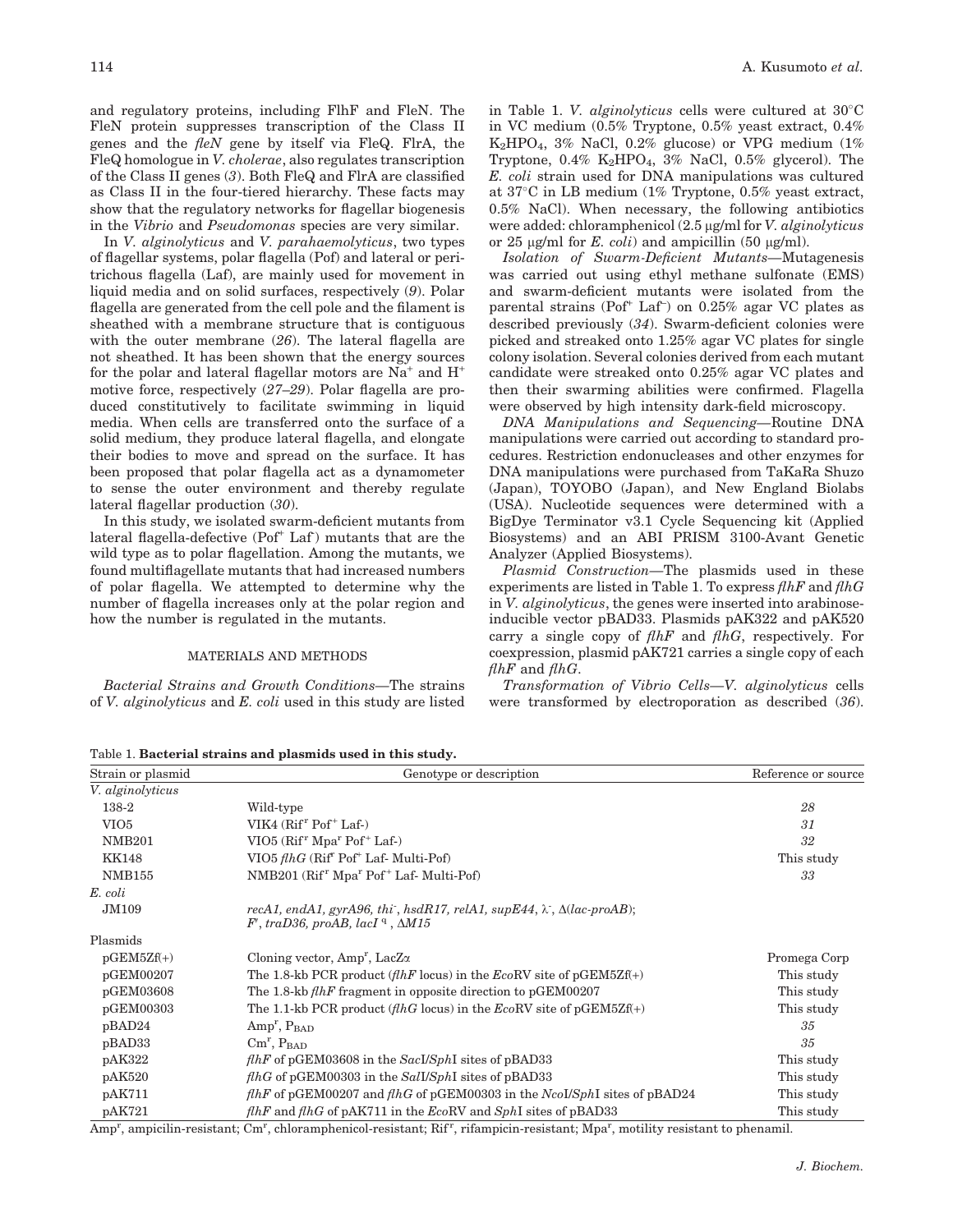The cells were subjected to osmotic shock and then washed thoroughly with 20 mM  $MgSO<sub>4</sub>$ . Electroporation was carried out according to the manufacturer using a Gene Pulser electroporation apparatus (Japan Bio-Rad Laboratories, Tokyo) at an electric field strength of 5.0 to 7.5 kV/cm.

Electron Microscopy—Samples were negatively stained with 2% potassium phosphotungstate (pH 7.0) and then observed under a JEM-1200 EXII electron microscope (JEOL).

Counting Flagella by Dark-Field Microscopy—Overnight cultures of cells grown in VC medium were diluted 50-fold with fresh medium with or without 0.02% arabinose and then incubated for 2.5 h with shaking. Secondary cultures were then diluted 30-fold with VPG medium with or without 0.02% arabinose. After a further 2 h incubation, flagella were observed under a high intensity dark-field microscope (Olympus model BHT) equipped with a 100W mercury lamp (Ushio USH-102).

Detection of Flagellin—Secondary cultures were obtained as described in the previous section and then induced with 0.02% or 0.2% arabinose. After a further 2 h incubation, the cultures were centrifuged at  $20,000 \times g$  for 5 min at 4°C. The pellets were resuspended in double-distilled water. The cell suspensions were mixed with a one-fifth volume of sodium dodecyl sulfate (SDS) loading buffer (0.2 M Tris-HCl [pH 6.8], 37.5% glycerol, 6% SDS, 0.004% bromophenol blue) and a 1/20 volume of 2-mercaptoethanol, and then boiled for 5 min. Proteins in the samples were separated by SDS–polyacrylamide gel electrophoresis (SDS-PAGE) and then electrophoretically transferred to a polyvinylidenedifluoride (PVDF) membrane (Millipore) using a semi-dry blotting apparatus (Bio-craft, Japan) according to the manufacturer's instructions. Immunoblotting was performed with anti-flagellin antibodies as described (37).

#### **RESULTS**

Isolation of Multi-Pof Mutants—Among mutants whose swarm size was smaller than that of the parent strains, which were lateral flagellum-defective mutants and the wild type as to polar flagella, we found two mutants, KK148 and NMB155 (Fig. 1A), whose flagellar numbers were increased. Both mutants could swim well in VC medium although their swimming behavior and speed were different from those of the parent strains. On electron microscopic observation, while most parent cells had a single flagellum, we confirmed the multiflagellate phenotype for KK148 and NMB155 cells, which had about 15 and 7 flagella per cell, respectively. The flagella were grown not only from the cell pole but also from around it (Fig. 1B). We also observed that some KK148 and NMB155 cells had only a few flagella and these flagella had been generated from the cell pole like in the parent cells (data not shown). Therefore, these mutations seem not to be involved in the regulation of flagellar placement.

Cloning and Sequence Analysis of the flhF and flhG Genes—In Pseudomonas species, a multiflagellate phenotype has been observed when the  $f\ln F$  gene is overexpressed  $(21)$  or when the *fleN* gene is disrupted  $(23)$ . In Vibrio species, such as V. parahaemolyticus, V. cholerae, and V. vulnificus, whose genome sequences are available (38–40), homologous genes, their organization, and







Fig. 1. Phenotypes of multi-Pof mutants KK148 and NMB155.  $(A)$  Swarming ability. 0.5  $\mu$ l aliquots of overnight cultures were spotted onto  $0.25\%$  agar VC plates, followed by incubation at  $30^{\circ}$ C for 6h. (B) Electron micrographs of wild-type cells (VIO5) and mutant cells (KK148, and NMB155). Cells were negatively stained with potassium phosphotungstate. Bar,  $1 \mu m$ .



Fig. 2. Schematic representation of the  $f\ell hF$  and  $f\ell hG$ locus based on the V. parahaemolyticus BB22 sequence (19). Arrowheads indicate the positions and orientations of the primers used in this study.

neighboring genes are all similar to those in Pseudomonas. To clone the flhF and flhG genes of V. alginolyticus, PCR primers which matched regions conserved among the other three Vibrio species were synthesized (Fig. 2). Fragments amplified from the chromosomal DNA of strain 138–2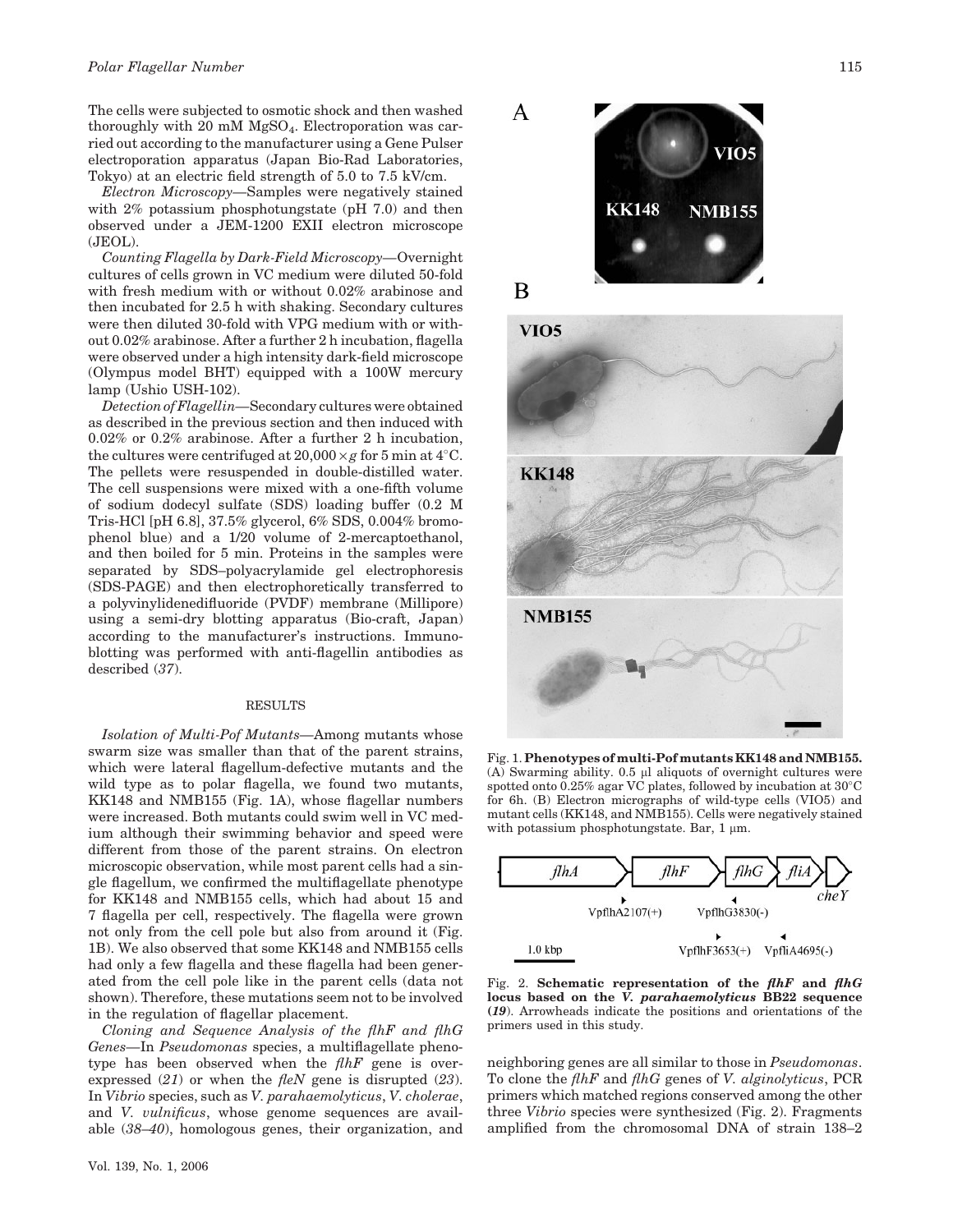MTENMIHDOASGLRRLT

| Va-FlhF   |         | 1 MKIKRFFAKDMRTALLQVKEELGAEAVIMSNKKVAGGVAIVAAIDSESNP                                                | Va-FlhG.    |
|-----------|---------|-----------------------------------------------------------------------------------------------------|-------------|
| Vc-FlhF   | 1       | MKIKRFFAKDMKTALLQVKEELGVDAVIMSNKKVAGGVEIVAAVDGDTAP                                                  | Vc-FlhG.    |
| Pa-FlhF   |         | 1 MQVKRFFAADMRQAMKLVRDELGPDAAILGNRRVAGGIELTAALDYQAPP                                                | Pa-FleN.    |
| Ec-FtsY   |         | 1 ------ MAKEKKRGFFSWLGFGQKLQTPEKETEVQNEQPVVEELVQAQEP                                               | Vc-MinD.    |
|           |         |                                                                                                     | Ec-MinD.    |
| Va-FlhF   |         | 51 SQASAVSQQNRGASQSNRYNEHRQMSSSSADRYQDRHLDEDKISLNSNNS                                               | Ph-MinD.    |
| Vc-FlhF   |         | 51 APAKRYNSOPR-----HGYNQVSPSVAPTKSRELA---DDRVSLQSSADS                                               |             |
| Pa-FlhF   |         | 51 APSKPNPALEVELRKTQARIAEARAELTARPAETQRKDRQLFAEEKPARP                                               | Va-FlhG.    |
| Ec-FtsY   |         | 45 VKASEQAVEEQPQAHTEAEAETFAADVVEVTEQVAESEKAQPEAEVVAQP                                               | Vc-FlhG.    |
|           |         |                                                                                                     | Pa-FleN.    |
| Va-FlhF   |         | 101 NNEKTGSMTQRFANMLKQYSGGAADADDHVAENEDSLSALLQRQ------                                              | Vc-MinD.    |
| Vc-FlhF   |         | 93 ----GRSMTQRFANMLKQYS--SADEQEHRAENEDSLSALLKRQSENRAP                                               | Ec-MinD.    |
| Pa-FlhF   |         | 101 -- TLAESMTAAHAKPQVGGQT ---- LEAMRFE-LNGLRELIEVOLGSIAW                                           | Ph-MinD.    |
| Ec-FtsY   |         | 95 EPVVEETPEPVAIEREELPLPEDVNAEAVSPEEWOAEAETVEIVEAAEEA                                               |             |
|           |         |                                                                                                     | Va-FlhG.    |
| Va-FlhF   |         | 145 NKHRDGYNOEKPAPYOPDSPLAKLIAODNR------FERPTPKLDPTRYD                                              | Vc-FlhG.    |
| Vc-FlhF   |         | 137 QRNQTQRSQSSSERQR <mark>PDSPLGKL</mark> LQEDAD-------ARRKPRLDPTRYD                               | Pa-FleN.    |
| Pa-FlhF   |         | 144 GQLQHQRPOQAN----------                                                                          | Vc-MinD.    |
| Ec-FtsY   |         | 146 AKEEITDEELETALAAEAAEEAVMVVPPAEEEQPVEEIAQEQEKPTKGGF                                              | Ec-MinD.    |
|           |         |                                                                                                     | Ph-MinD.    |
| Va-FlhF   |         | 189 RRRPSDEREESADELESMREEMTSIRRLLEHQVSGLMWQEVERREPLRAM                                              |             |
| Vc-FlhF   |         | 180 RKVP-EEPMVAVSELESMREEMTSIRRLLEHOVSGLMWOEVERREPLRAM                                              | Va-FlhG.    |
| Pa-FlhF   | $164 -$ |                                                                                                     | Vc-FlhG.    |
| Ec-FtsY   |         | 196 FARLKRSLLKTKENLGSGFISLFRGKKIDDDLFEELEEQLLIADVGVETT                                              | Pa-FleN.    |
| Ta-FtsY   |         | 1 -MGFFDRLKAGLAKTRERLLKAIPWGGNLEEVLEELEMALLAADVGLSAT                                                | Vc-MinD.    |
| Ta-Ffh    |         | 1 -- MFQQLSARLQEAIGRLRGRGRITEEDLKATLREIRRALMDADVNLEVA                                               | Ec-MinD.    |
|           |         | (1)                                                                                                 | Ph-MinD.    |
| Va-FlhF   |         | 239 LIKRLERMGVSPELADQMACYIPEDTKPARAWKALLSLVADQINIPKQDI                                              |             |
| Vc-FlhF   |         | 229 LIKRLERMGVSLEVADQLACYIPEETFFPKAWKALLGLVSDQIPVVKHDI                                              | Va-FlhG.    |
| Pa-FlhF   |         | 156 LWRRLQRMGLPAELSKPLLERVAAVGDTRQAWRMLLAHLSRAVQTPEQDP                                              | Vc-FlhG.    |
| Ec-FtsY   |         | 246 RKIITNLTEGASRKQLRDAEALYGLLKEEMGEILAKVDE------ PLNVE                                             | Pa-FleN.    |
| Ta-FtsY   |         | 50 EE-ILQEVRASGRKDLKEAVKEKLVGMLEPDERRATLRKLGFNPQKPKPV                                               | Vc-MinD.    |
| Ta-Ffh    |         | 49 RDFVERVREEALGKOVLESLTPAEVILATVYEALKEAL ---- GGEARLPV                                             | Ec-MinD.    |
|           |         | * *****                                                                                             | Ph-MinD.    |
| Va-FlhF   |         | 289 LKRGGVVALLGPTGVGKTTTVAKLAARAAMEYGADNVALVTTDTYRIGAH                                              | Va-FlhG.    |
| Vc-FlhF   |         | 279 LKRGGVVALLGPTGVGKTTTVAKLAARAAMEYGSDNVALVTTDTYRIGAH                                              | Vc-FlhG.    |
| Pa-FlhF   |         | 206 LDAGGVLALVGPAGAGKTTTLAKMAARYVLKYGAQSLALVSMDSYRIGAQ                                              | Pa-FleN.    |
| Ec-FtsY   |         | 290 GKAPFVILMVCVNGVGKTTTIGKLARQFEQQ--GKSVMLAAGDTFRAAAV                                              | Vc-MinD.    |
| Ta-FtsY   |         | 99 EPKGRWL WCVNGVGKTTTIAKLGRYYQNL -- GKKWIFCAGDTFRAAGG                                              | Ec-MinD.    |
| Ta-Ffh    |         | 95 LKDRNLWFLVCLQCSGKTTTAAKLALYYKGK--GRRPLLVAADTQRPAAR                                               | Ph-MinD.    |
|           |         | $(2)^{-}$<br>(3)<br>****                                                                            |             |
| Va-FlhF   |         | **<br>339 EQLSIYGRIMGCPVRVAKDSNELADVIYQL------ RNRRLILVDTAGMG                                       | Va-FlhG.    |
| Vc-FlhF   |         | 329 EQLSIYGRIMGCPVRVAKDSNELADVIYQL------ RNRRLILVDTAGMG                                             | Vc-FlhG.    |
| Pa-FlhF   |         | 256 EQIKTLGRILNVPVTLVDPGQSLIQALAPL------ARKRMVLIDTAGLP                                              | Pa-FleN.    |
| Ec-FtsY   |         | 338 EQLQVWGQRNNIPVIAQHTGADSASVIFDAIQAAKARNIDVLIADTAGRL                                              | Vc-MinD.    |
| Ta-FtsY   |         | 147 TOLSEWGKRLSIPVIQGPEGTDPAALAYDAVQAMKARGYDLLFVDTAGRL                                              | Ec-MinD.    |
| Ta-Ffh    | 143     | EQLRLLGEKVCVPVLEVMDGESPESIRRRVEEKARLEARDLILVDTAGRL                                                  |             |
|           |         | (4)                                                                                                 |             |
| Va-FlhF   |         | 383 QRDVRLSEQLDTLMQ----- <mark>ESGEV</mark> IHSYLVLPATAQR <mark>R</mark> VLQET <mark>LD</mark> HFRR |             |
| Vc-FlhF   |         | 373 QRDVRLSEQLDTLMQ----- <mark>ESGET</mark> IHSYLVLPATAQRKVLQETIEHFRR                               |             |
| Pa-FlhF   |         | 300 ASDPALRMOLEALAS ----- PSLNVKN-YLVMATTSOSOVLKSAYQTYRH                                            | Fig. 3.     |
| Ec-FtsY   |         | 388 ONKSHOMEELKKIVRVMKKLDVEAPHEVMLTIDASTGQNAVSQAKLFHEA                                              | lyticus     |
| Ta-FtsY   |         | 197 HTKHNLMEELKKVKRAIAKADPELPKEVWLVLDAVTGQNGLEQAKKFHEA                                              | specie      |
| Ta-Ffh    |         | 193 QIDEPLWGELARL ------ KEVLGPDEVLLVLDAMTGQEALSVARAFDEK                                            | <b>GENE</b> |
|           |         |                                                                                                     | Va, V.      |
| Va-FlhF   |         | 428 IPLSGCIMTKLDESLSLGEFISVVIQNAMPVAYIANGQRVPEDIVIAQPK                                              |             |
| Vc-FlhF   |         | 418 IPLSGCIMTKLDECLSLGEFVSVVVQNALPVAYIANGQRVPEDIVIAQPK                                              | Ph, PyI     |
| Pa-FlhF   |         | 344 CGLAGCILTKLDEAGSLGESMALAIAQRLPVAYLADGPRIPDDLQVARSH                                              | black       |
| Ec-FtsY   |         | 438 VGLTGIILTKLDGTAKGGVIFSVADOFGIPIRYIGVGERIEDLRPFKADD                                              | V. algi     |
| Ta-FtsY   |         |                                                                                                     | in gray     |
| Ta-Ffh    |         | 247 VGLTGVIXILGTAKGGVLTPIXXTLKVPIKFVGVCEGPDDLQPFDPEA                                                | E. coli     |
|           |         | (7)<br>(5)<br>-(6)                                                                                  | comple      |
| Va-FlhF   |         | 478 YMLAKANELLEKSTENEPHFWNSDSEGL                                                                    | underl      |
| Vc-FlhF   |         | 468 YMVAKANELLEKSTEDEPHYMTSDSERF                                                                    | $(P-loop)$  |
| Pa-FlhF   |         | 394 OLVSRAVSLOAPEEPSFDAMAEMFAGLYOOPARRAG                                                            | and $(5)$   |
| Ec-FtsY   |         | <b>488 FIEALFARED</b>                                                                               | Thick 1     |
| $Ta-F+sY$ |         | 297 EVEALLED                                                                                        | switch      |
|           |         |                                                                                                     |             |

287 LAGRILGMGDVASLAEKVRAAGLEAEAPKSAKELSLEDFLKQMQNLKRLG  $Ta-Ffh$ 

using these primers were cloned into vector  $pGEM5Zf(+)$ . We determined the sequence from the end of  $f/hA$ , which is the first gene of the operon and supposed to encode a component of the flagella-specific export apparatus essential for flagellar assembly, to the beginning of  $fliA$ , which  $c$ -Flh $G$ . MNLITGPVIQRDSRRRTGMTNKMIYDQASGLRRLTQPSVTKVISVTGGKO  $\mathbf{1}$ a-FleN. MKQMGSMHPVQVIAVTGGKO  $\mathbf{1}$ c-MinD. -MKGKNNMSRITVVT 1 **GKC**  $c$ -MinD. **MARTH** 1  $h$ -MinD. **MTRTH** 1 a-FlhG. 33 GVGKSNVTLGLAICMA OGKKVMVLDADLGLANVDVMLGIR KRNI GH  $c$ -Flh $G$ . 51 GVGKSNVTLGMAICMAKOGKKVMVLDADLGLANVDVMLGIR<mark>F</mark>KRNLGH GVGKTINVSVNLALALADLGRRVMLLDADLGLANVDVLLGLTFKRTLAD--<br>GVGKTTSSAATASGLALRGKKTAVTDFDTGLRNLDLINGCERRVVYDFVN<br>GVGKTTSSAATATGLAQKGKKTVVIDFDTGLRNLDLINGCERRVVYDFVN a-FleN.  $21$  $c$ -MinD.  $19$ c-MinD. 13 KVLAVDGDLTMANLSLVLGVDDVNITLHDV h-MinD. **IVIAN SVALGE** 13 THE CONTRACT CONTRACT CONTRACT CONTRACT CONTRACT CONTRACT CONTRACT CONTRACT CONTRACT CONTRACT CONTRACT CONTRACT CONTRACT CONTRACT CONTRACT CONTRACT CONTRACT CONTRACT CONTRACT CONTRACT CONTRACT CONTRACT CONTRACT CONTRACT CO  $(2)$  $a-F1hG$ . 81  $c$ -Flh $G$ . 99 69 a-FleN. c-MinD. 69 63 c-MinD. 63 AKLEDAIYMTQ-FENVY-ILPGAVDWEHVIKADPRKLPEVI  $h$ -MinD. 131 DE-MDVLLIDTAAGTSDMVISFSRAAQDVVVVVCDEPTSITDAYALIKLL<br>149 DE-MDILLIDTAAGTSDMVVSFSRAAQDVVVVVCDEPTSITDAYALIKLL<br>119 DN-LDVLVVDTAAGTGDSVVSFVRAAQEVLLVVCDEPTSITDAYALIKLL<br>117 EMGFDFTICDSPAGTEQGALMALYYADEATVTTNPEVSSVRDSDRTLGTL<br>11  $n-F1hG$ c-FlhG. a-FleN. c-MinD. c-MinD. 110 GK-YDFILTOCPAGLQLDAMSAMLSGEEAILWTNPEISCLTOTMKV-GMV h-MinD.  $(3)$ <sup>'</sup> a-FlhG. SKEHOVORFKVVANMVRS-YREGRELFAKLTLVTERFLNVSLELVAC 180 198 ---SKEHOVORFKIJVANMYRS-YREGRELFAKLTLVTERFLNVSLELVAC<br>168 ---NRDHOMTRFRV JANMAHS-POEGRNLFAKLTLVTERFLNVSLELVAC<br>167 DSKSMRAEQGOAPIKOHLLLTRYNPARVTOGEMLSVODVEEILHVPLLGV<br>161 ASKSRRAENGEEPIKEHLLLTRYNPARVTOGEMLSMEDVLEILRIKLVGV  $c$ -FlhG a-FleN. c-MinD. :-MinD. ----AGLAILG-FILNRY--CRSER--DIPPEAAQDVMDVP h-MinD. 158  $a-F1hG$ . IPLDDKVRQAVKRQKIVVDAFPRSPAALAISSLANKALTWPLPKTPSGH 226  $c$ -FlhG. IPLDD<mark>NVRQAVKRQKIVVDAM</mark>PRSPAALAISSLANKALTWP<mark>I</mark>PRTPSGHL 244 214 TRYDESVRYAVOKORAVYEAFPRSKASLAFKAVADRVDSWPLFANDRGHL<br>217 TPESOAVLNASNKGVP-VIFPDQSDAGOAYODT-----------------<br>211 TPEDOSVLRASNQGEP-VILDINADAGKAYADT----------------- $a-Flen$ .  $c$ -MinD. c-MinD. h-MinD. VIREGTLEGIPAM YKPESKGAOAFIKLAEEVDKLAGIKAKIMY 197 a-FlhG. EFFVERLLNRTEFAEDP<br>EFFVERLLNRSETVGEP 276  $c$ -Flh $G$ . 294 a-FleN. 264 **EFFVERLVQHPATGSAV**  $c$ -MinD VARLLGEQVEFRFLTEAKKGIFKRLFG 249 c-MinD. VERLIGEERPFRFIEEEKKGFLKRLFG 243

B

Fig. 3. Alignment of the amino acid sequences of V. alginolyticus FlhF (A) and FlhG (B) with homologues from various species. Alignment of the sequences was performed using GENETIX (version 12.1.0; GENETIX Corporation). Abbreviations: Va, V. alginolyticus; Vc, V. cholerae; Pa, P. aeruginosa; Ec, E. coli; Ph, Pyrococcus horikoshii; Ta, Thermus aquaticus. White letters in black boxes denote amino acid residues identical to those of V. alginolyticus FlhF or FlhG at the aligned positions. Letters in gray boxes denote amino acid residues identical to those of E. coli MinD or FtsY at the aligned positions. When the residues completely matched, the positions are indicated by asterisks. Thick underlines in (A) indicate (1) the ALLEADV motif, (2) motif I (P-loop), (3) motif II (insertion box domain loop), (4) motif III, and (5) motif IV, (6) the DARGG motif, and (7) the closing loop. Thick underlines in  $(B)$  indicate  $(1)$  the P loop,  $(2)$  switch I,  $(3)$ switch II, and (4) the amphipathic helix. The mutation site in KK148 is indicated by the closed circle above the sequence of Va-FlhG.

 $(4)$ 

encodes  $\sigma^{28}$ . There are non-coding regions of 28 bp between *flhA* and *flhF*, and 14 bp between *flhF* and *flhG*. The end of the  $fhG$  gene and the beginning of the  $fhA$  gene overlap by 11 bp. The nucleotide sequence has been deposited in DDBJ under accession No. AB191524.

A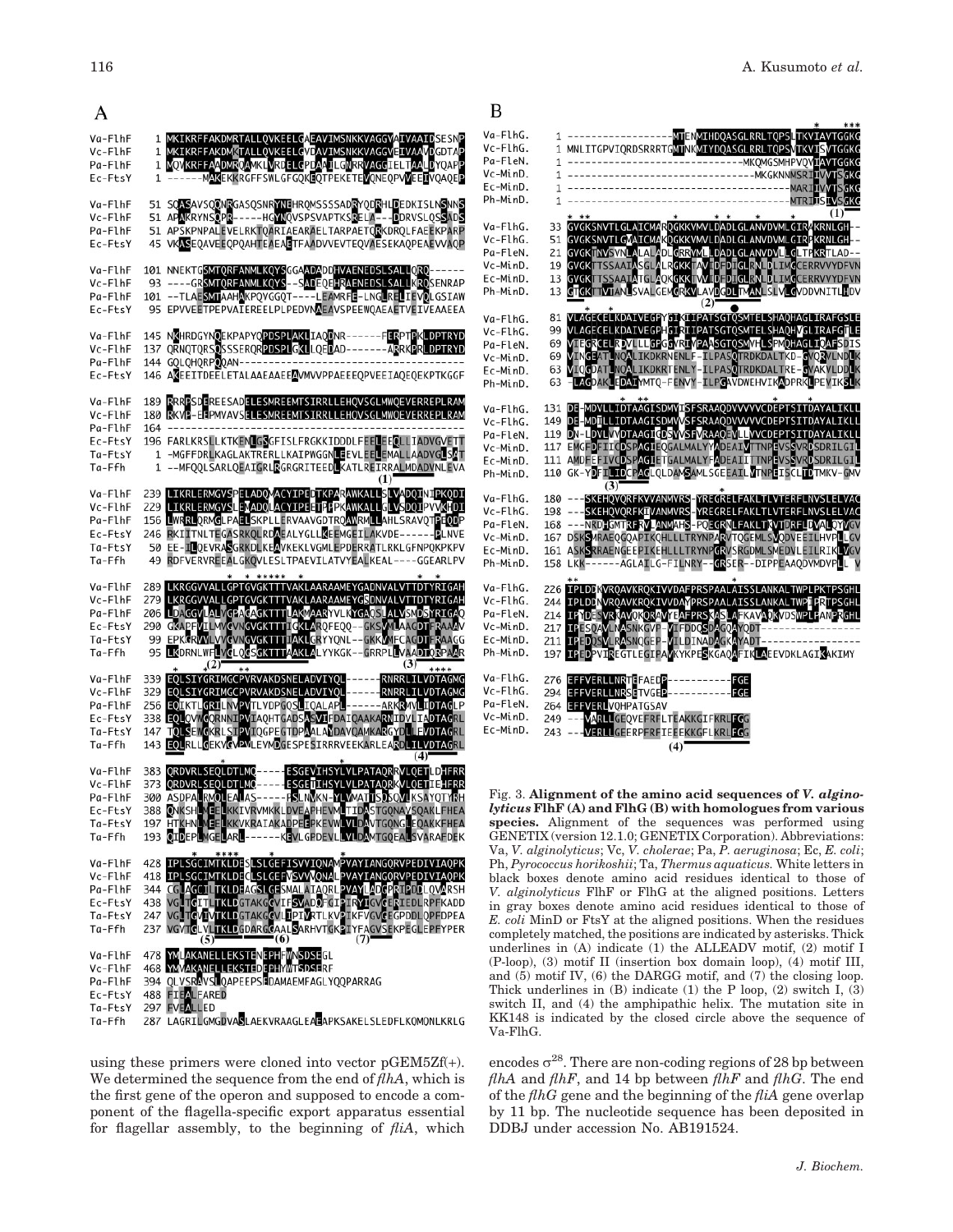

Fig. 4. Swarming ability of the wild-type (VIO5) and multi-Pof strains (KK148 and NMB155) containing plasmid  $pAK322$  ( $fhF$ ),  $pAK520$  ( $fhG$ ),  $pAK721$  ( $fhFfhG$ ), or  $pBAD33$ (vector control).  $0.5$   $\mu$ l aliquots of overnight cultures were spotted onto 0.25% agar VC plates with chloramphenicol, and  $0\%$  (A),  $0.02\%$  (B), or  $0.2\%$  (C) arabinose, followed by incubation at  $30^{\circ}$ C for 5 h.

The predicted sizes of FlhF and FlhG from V. alginolyticus are 57 kDa and 32 kDa, respectively. With the BLAST search program, the predicted amino acid sequence of FlhF was fond to be 28.3% similar to that of E. coli FtsY, a signal recognition particle (SRP) receptor protein (Fig. 3A). FtsY comprises three domains, two of which are called the N and G domains; the amino-terminal N domain is a four-helix bundle that is packed tightly against the G domain and the G domain adopts a clasical GTPase-fold in which there are four conserved motifs (I–IV) (41–43). The C-terminal G domain, which contains a GTP-binding motif, exhibits a high level of homology among proteins similar to FlhF. The N-terminal N domain, which is a four-helix bundle that is packed tightly against the G domain, is thought to play a role in regulation of the nucleotide-binding state of the protein. In SRP GTPases, it has been reported that there are conserved regions; motifs I (P-loop), II (insertion box domain loop), III, and IV, the closing loop, and the ALLEADV and DARGG motifs (44). Motifs I, II, III, and IV, which define the GTP binding site (45), are highly conserved in FlhF proteins but the N domain is not conserved. Homology among the N terminal regions of FlhF proteins is low. However, a short stretch at the very beginning of the N terminal region exhibits high similarity. The predicted amino acid sequence of FlhG is 23.9% similar to that of E. coli MinD, which serves as a cell division inhibitor (46, 47); this similarity is distributed over the entire protein and the N-terminal region exhibits a high level of homology with the ATP-binding motif of MinD (Fig. 3B). In MinD proteins, it has been reported that there are conserved regions; the P-loop (Walker A motif), switch I, switch II, and the amphipathic helix. All these conserved regions, except the amphipathic helix one, are also highly conserved in FlhG proteins.

The  $f\ln F$  and  $f\ln G$  genes from the two multi-Pof mutants were cloned by means of the same method and then sequenced. We found no mutation in the KK148 flhF gene. In the KK148  $fhG$  gene, we found that the CAG codon for Gln109 was changed to a TAG nonsense codon. When the mutant  $fhG$  of KK148 was expressed in wildtype cells, the swarming ability and flagellar number were not affected (data not shown). We found no mutation in the  $f\ln F$  and  $f\ln G$  genes from NMB155.

Effects of flhF and flhG on Swarming Ability—The effects of  $f\ln F$  and  $f\ln G$  gene expression in the wildtype and multi-Pof mutant cells on swarming ability were examined (Fig. 4). pAK322, carrying a single copy of flhF, reduced the swarming ability of VIO5 cells upon induction. KK148 cells expressing flhG recovered the swarming ability on arabinose induction, but the swarming ability of NMB155 cells was not recovered (Fig. 4). Arabinose induction of pAK520, carrying the flhG gene  $(flhG)$ , reduced the swarming ability of wild-type VIO5 cells. pAK721, carrying both the  $f\ln F$  and  $f\ln G$  genes  $(HhFfhG)$ , improved the swarming ability of KK148 cells even without arabinose induction, but did not affect the swarming of NMB155 cells. The  $f\ln F$  gene might contain some promoter activity.

Effects of flhF and flhG Expression on Flagellar Number—The polar flagella of V. alginolyticus can easily be observed on high intensity dark-field microscopy, so we determined the number of polar flagella per cell (Fig. 5). The number of flagella on most VIO5 cells was one (Fig. 5A). The number of flagella on VIO5 cells containing  $pAK322$ , carrying  $f\ln F$ , was increased when the  $f\ln F$  transgenes were induced (Fig. 5B). Although 77% of non-induced cells possessed a single polar flagellum,  $33\%$  of  $f\ln F$ induced cells possessed 2 to 4 polar flagella and only 48% of them possessed a single polar flagellum. When KK148 or NMB155 was used as the host, an increase in the number of polar flagella on flhF expression was not observed (Fig. 5,F and J).

When *flhG* was expressed in VIO5 and KK148 cells with pAK520, the number of polar flagella was decreased (Fig. 5, C and G). Although 82% of non-induced VIO5 cells possessed a single polar flagellum, 52% of flhG-induced VIO5 cells did not possess any polar flagella and only 47% of them possessed a single polar flagellum. Although 63% of non-induced KK148 cells possessed more than 4 polar flagella, 25% of flhG-induced KK148 cells possessed a single polar flagellum, 21% of them had 2 to 4 polar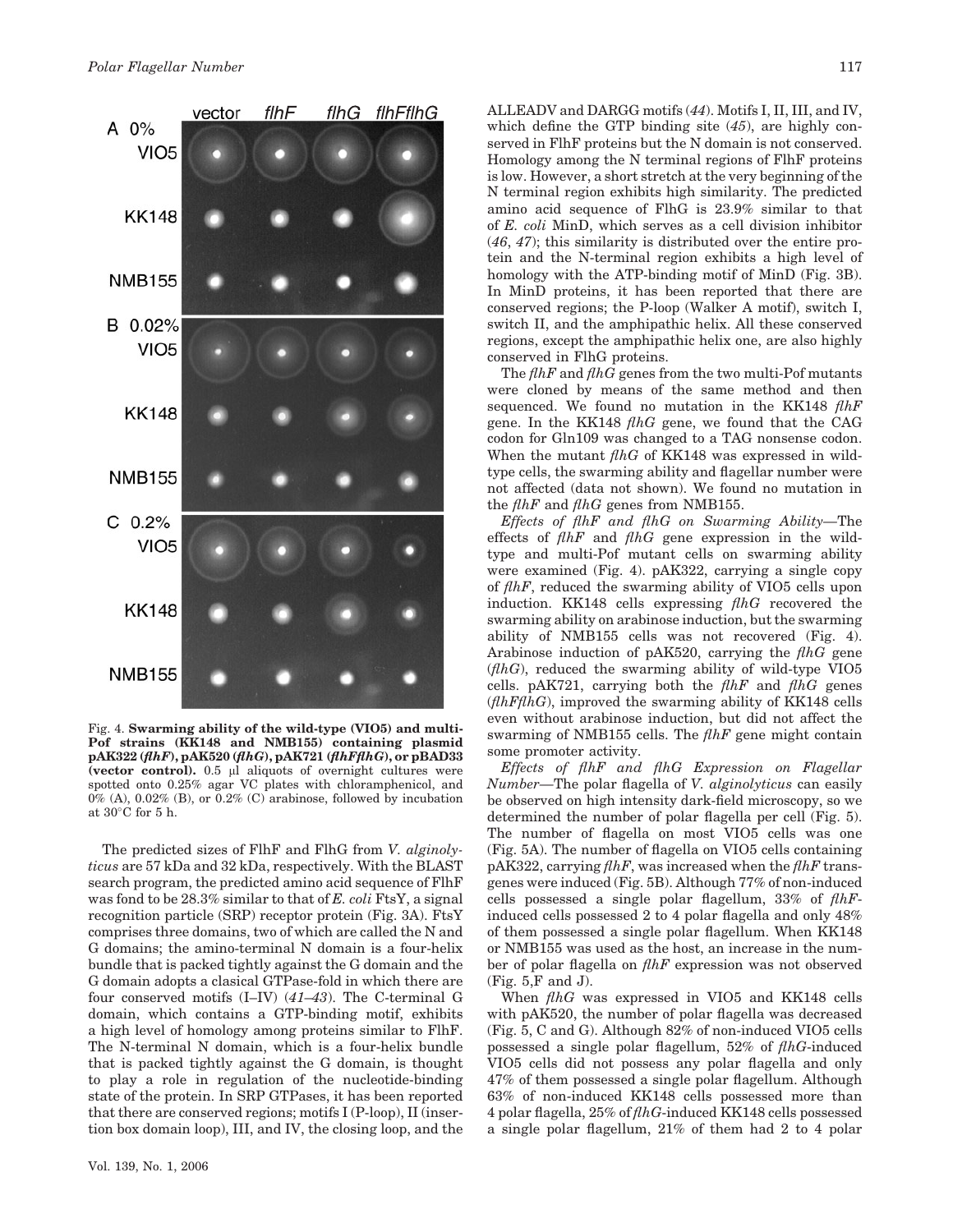

Fig. 5. Number of polar flagella per plasmid-bearing cell. Cells of VIO5, KK148, and NMB155 containing a plasmid, pAK322 ( $flhF$ ),  $pAK520 (fhG), pAK721 (fhFfhG), or pBAD33 (vector control), from$ overnight cultures were re-cultured in VC medium at  $30^{\circ}$ C for 2.5 h and then diluted 1:30 with VPG medium with (filled bars) or without (open bars)  $0.02\%$  arabinose. After 2 h incubation at  $30\degree C$ , the cells



Fig. 6. Detection of flagellin. Western blotting analysis of the wild-type (VIO5) and multi-Pof strains (KK148 and NMB155) lacking (A) and carrying (B) a plasmid, pAK322 ( $f\ell hF$ ), pAK520 ( $f\ell hG$ ), pAK721 (flhFflhG), or pBAD33 (vector control), was performed using polyclonal anti-flagellin antibodies. Cells cultured overnight (cf. legend to Fig. 5) were re-cultured in VC medium with 0, 0.02 or 0.2% arabinose at 30°C for 2.5 h, and then diluted 1:30 with VPG medium with 0, 0.02 or 0.2% arabinose. After 2 h incubation at  $30^{\circ}$ C, the cell cultures were centrifuged, and the cell fractions were diluted to an optical density at 660 nm of 0.5 for all the strains in (A), and of 0.5 for VIO5, 0.2 for KK148, and 0.3 for NMB155 in (B). 10 ml of each sample was subjected to SDS-PAGE. Proteins were separated by SDS-PAGE and immunoblotted using anti-flagellin antibodies.

were observed under a high intensity dark-field microscope. The flagellar number per cell was determined and classified into one of four categories, no flagella, one flagellum, two-four flagella, and more than five flagella per cell. The experiments were independently performed twice and the graphs were made constructed with the average data.

flagella, and only 25% of them had more than 4 polar flagella.

Taken together, our findings imply that FlhG is a negative regulator of the polar flagellar number and that the swarming ability of KK148 cells is reduced by the multi-flagellation caused by the nonsense mutation in the  $fhG$  gene. In contrast,  $fhG$  expression in NMB155 did not result in a significant decrease in the number of polar flagella (Fig. 5K). This implies that NMB155 exhibits its polar multiflagellate phenotype because of a mutation in some gene other than  $fhG$ . In all cell lines carrying pAK721, which contains both the  $f\ln F$  and  $fhG$  genes, the number of flagella was decreased even without arabinose induction (Fig. 5, D, H, and L). The  $f\ln F$  gene might contain some promoter activity as mentioned above.

Amount of Flagellin in Cells—We investigated the amount of flagellin in the multiflagellate mutants by means of Western analysis using polyclonal anti-flagellin antibodies. A larger amount in flagellin than that of the parent strains was detected in the multi-Pof cells, and the amount in KK148 cells was much greater than that in NMB155 ones (Fig. 6A). Cells containing the various plasmids carrying  $f\ln F$  and/or  $f\ln G$  were also examined as to the amounts of flagellin in the cells. The transgenes were induced with 0.02% or 0.2% arabinose. When pAK322, carrying the  $f\ln F$  gene, was introduced into VIO5, no significant increase in the amount of flagellin was seen (Fig. 6B). The expression of  $f\ln G$  decreased the amount of flagellin present in all strains (Fig. 6B). This is consistent with the decrease in the number of flagella induced by  $f\{thG\}$  gene expression (Fig. 5, C, G and K). The FlhG protein may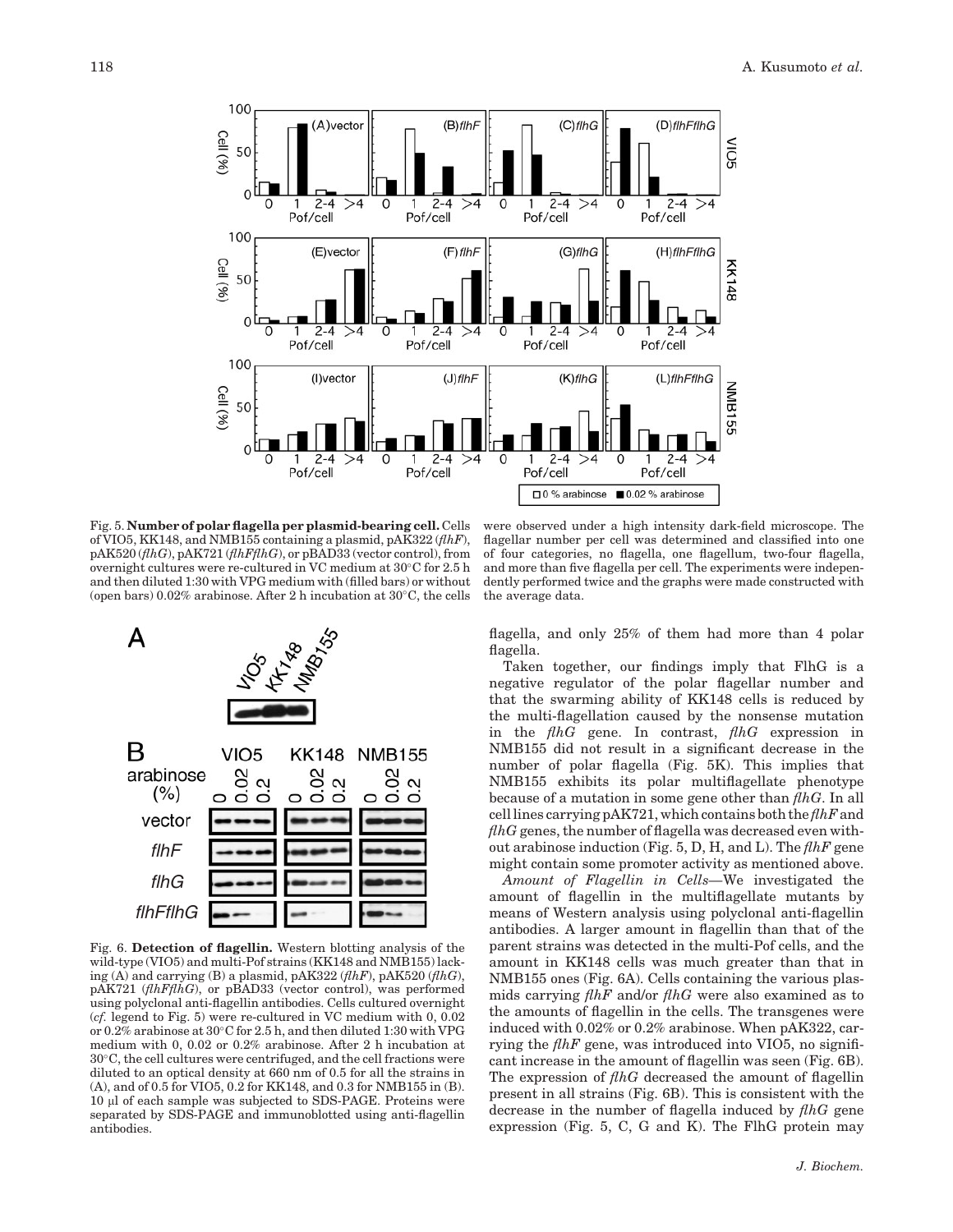suppress flagellin synthesis. Coexpression of  $f\ln F$  and  $f\ln G$ dramatically decreased the amount of flagellin in all strains.

## DISCUSSION

We isolated multi-Pof mutants, KK148 and NMB155, by screening for low swarming ability. The swarm sizes of the two strains were very small but their swimming abilities were not severely affected. We found a nonsense mutation, Gln109 to a stop codon, in the  $fhG$  gene of KK148. However, the mutant gene in the NMB155 strain remains to be identified. We focused on the  $f\ln F$  and  $f\ln G$  genes because the homologous gene products in Pseudomonas are known to regulate flagellar location and number, respectively  $(21-23)$ . We cloned the *flhF* and *flhG* genes from V. alginolyticus. The FlhF protein exhibted 28.3% similarity to E. coli SRP receptor protein FtsY. In E. coli, membrane proteins are translated by membrane-bound ribosomes that are targeted to FtsY (41, 42). The Cterminal region of FlhF exhibited especially high similarity to FtsY. The N-terminal region of FlhF is not conserved in Vibrio and Pseudomonas except for the very beginning. This might suggest that the functions of FlhF in Vibrio and Pseudomonas are slightly different. The C-terminal region of FtsY is essential for its function and contains a GTP-binding motif. These results may suggest the possibility that FlhF targets FliF, the MS-ring component, to the cell pole. In B. subtilis, it has been shown that FlhF is dispensable for protein secretion (48).

The FlhG protein showed 23.9% similarity to E. coli cell division inhibitor MinD. MinD functions in the cytoplasm with its C-terminal helix region attached to the cell's inner membrane, and is responsible for recruiting MinC and MinE to the membrane (49, 50). MinD cooperates with MinC to form an inhibitor of septum initiation, and the MinCD complex is topologically regulated by MinE (11). These Min proteins show dynamic movement in the cell; MinD is a key component for oscillation with ATPase activity and dimerizes in the presence of ATP, and the polar zone of MinD starts to disassemble from the middle of the cell towards the pole  $(15)$ . It has been reported that C-terminal amino acid residues F263, L264, L267, and F268 are essential for membrane attachment of E. coli MinD (50). These residues, however, are not conserved in FlhG. It is not known whether the FlhG protein attaches to the inner membrane or whether it forms a dimer.

Expression of  $fhG$  in the wild-type cells reduced their swarming ability, and decreased the amount of flagellin and the number of polar flagella. This suggests that FlhG suppresses flagellin synthesis directly or indirectly, resulting in a decrease in the number of polar flagella. FleN, the FlhG homologue in *Pseudomonas*, is thought to suppress transcription of structural components of flagella via FleQ, which is a  $\sigma^{54}$  (RpoN)-dependent transcriptional activator  $(24, 25, 51)$ . It was speculated that FleN plays a crucial role in maintaining a single flagellum by down-regulating the FleQ activity. In *V. alginolyticus*, FlhG may also suppress transcription of flagellar components including flagellin via FleQ homologue FlaK. We have indeed demonstrated that  $\sigma^{54}$  is involved in the expression of polar flagellar genes in V. alginolyticus (52). In H. pylori, FlhF and FlhA have been characterized as functional equivalents to master regulators (7). Among Vibrio, Helicobacter, and Pseudomonas species, FlhF and FlhG homologs may not completely play the same role in flagellar gene regulation but at least they regulate the expression of the majority of flagellar genes directly or indirectly like a master regulator. When expression of all flagellar genes is elevated, does the flagellar number increase? We speculate that increases in the amounts of flagellar proteins are necessary for hyper-flagellation but are not sufficient on their own. V. alginolyticus should have a mechanism for maintaining a single flagellum; otherwise the flagellar number would be more variable under different culture conditions.

Expression of  $f\ln F$  in wild-type cells increased the number of polar flagella. FlhF may be involved in the regulation of the flagellar number. However, the intrinsic function of FlhF in V. alginolyticus remains to be elucidated. In a previous study of P. putida, which possesses polar flagella, it was found that FlhF determined the flagellar placement, a flhF mutant had a peritrichously flagellated phenotype, and  $f\ln F$  overexpression resulted in a multiflagellate phenotype (21). V. alginolyticus FlhF might also be involved in determination of the site of polar flagella. In this study, FlhF and FlhG co-expression efficiently decreased the number of polar flagella and the amount of flagellin. It is likely that FlhG acts with FlhF directly or indirectly.

FtsY is a component of the prokaryotic SRP receptor and Ffh is a prokaryotic SRP that is homologous to SRP54. Both are homologous GTPase components of the signal recognition targeting pathway for protein secretion. They interact directly with each other during cotranslational targeting of proteins to membranes. The structure of the GTP-dependent heterodimeric complex was determined and its coordinated activation was explained by the structure (44, 53). The conformational changes coupled to the formation of an extensive interface may function allosterically to signal formation of the targeting site and translocon. The conserved motifs of the SRP GTPases, I to IV, which correspond to the residues directly involved in nucleotide binding and hydrolysis, are well-conserved in FlhF although several additional motifs that are restricted to the SRP GTPases are not conserved. In a structural similarity search, Ffh was found to resemble MinD  $(54)$ . This structural similarity suggests heterodimer formation of FlhF and FlhG in a similar manner to that of Ffh and FtsY. From the structural similarity, we can speculate that FlhF and FlhG form a heterodimeric complex. From the results of this study we infer that the FlhG protein interacts with the FlhF protein either directly or indirectly. We are currently trying to obtain direct evidence of the interaction between FlhF and FlhG by means of biochemical analysis.

We thank Dr. Shin-Ichi Aizawa for the stimulating discussions and encouragement. We are also grateful to Drs. Chris Jones and Gillian Fraser for critically reading the manuscript. This work was supported in part by Grants-in-Aid for Scientific Research from the Ministry of Education, Science, and Culture of Japan; the Japan Science and Technology Corporation (to M.H. and to T.Y.); and from the Soft Nano-Machine Project of the Japan Science and Technology Agency (to T.Y. and M.H.).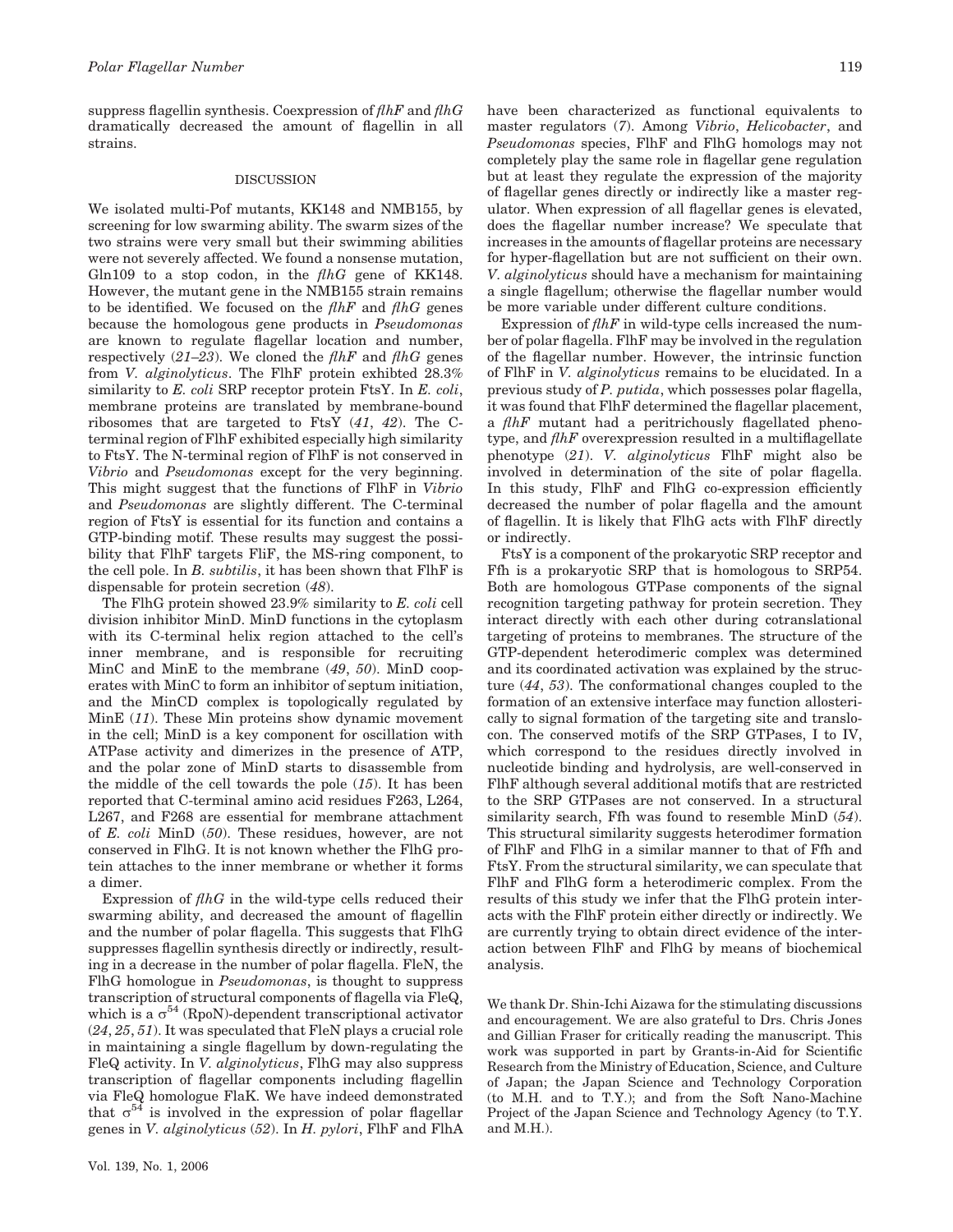## **REFERENCES**

- 1. Macnab, R. (1996) Flagella and motility. In Escherichia coli and Salmonella (Neidhardt, F.C., ed.) pp. 123–145, American Society for Microbiology, Washington, DC
- 2. Kearns, D.B. and Losick, R. (2003) Swarming motility in undomesticated Bacillus subtilis. Mol. Microbiol. 49, 581–590
- 3. Prouty, M.G., Correa, N.E., and Klose, K.E. (2001) The novel  $\sigma^{54}$ - and  $\sigma^{28}$ -dependent flagellar gene transcription hierarchy of Vibrio cholerae. Mol. Microbiol. 39, 1595–1609
- 4. Brun, Y.V., Marczynski, G., and Shapiro, L. (1994) The expression of asymmetry during Caulobacter cell differentiation. Annu. Rev. Biochem. 63, 419–450
- 5. Tsuda, M. and Iino, T. (1983) Transductional analysis of the flagellar genes in Pseudomonas aeruginosa. J. Bacteriol. 153, 1018–1026
- 6. Millikan, D.S. and Ruby, E.G. (2004) Vibrio fischeri flagellin A is essential for normal motility and for symbiotic competence during initial squid light organ colonization. J. Bacteriol. 186, 4315–4325
- 7. Niehus, E., Gressmann, H., Ye, F., Schlapbach, R., Dehio, M., Dehio, C., Stack, A., Meyer, T.F., Suerbaum, S., and Josenhans, C. (2004) Genome-wide analysis of transcriptional hierarchy and feedback regulation in the flagellar system of Helicobacter pylori. Mol. Microbiol. 52, 947–961
- 8. Harwood, C.S., Fosnaugh, K., and Dispensa, M. (1989) Flagellation of Pseudomonas putida and analysis of its motile behavior. J. Bacteriol. 171, 4063–4066
- 9. McCarter, L.L. (2001) Polar flagellar motility of the Vibrionaceae. Microbiol. Mol Biol Rev. 65, 445–462
- 10. Lybarger, S.R. and Maddock, J.R. (2001) Polarity in action: asymmetric protein localization in bacteria. J. Bacteriol. 183, 3261–3267
- 11. Shapiro, L., McAdams, H.H., and Losick, R. (2002) Generating and exploiting polarity in bacteria. Science 298, 1942–1946
- 12. Niebuhr, K., Chakraborty, T., Rohde, M., Gazlig, T., Jansen, B., Kollner, P., and Wehland, J. (1993) Localization of the ActA polypeptide of Listeria monocytogenes in infected tissue culture cell lines: ActA is not associated with actin ''comets''. Infect. Immun. 61, 2793–2802
- 13. Robbins Jr, M.D., McCallum, S.J., Vegas, A., Pham, E., Goldberg, M.B., and Theriot, J.A. (2001). The making of a gradient: IcsA (VirG) polarity in Shigella flexneri. Mol. Microbiol. 41, 861–872
- 14. Homma, M., Shiomi, D., Homma, M., and Kawagishi, I. (2004) Chemoreceptor signaling involves dimer-to-dimer interaction with its cluster at a cell pole. Proc. Natl. Acad. Sci. USA 101, 3462,-3467
- 15. Lutkenhaus, J. and Sundaramoorthy, M. (2003) MinD and role of the deviant Walker A motif, dimerization and membrane binding in oscillation. Mol. Microbiol. 48, 295–303
- 16. Raskin, D.M. and de Boer, P.A. (1999) MinDE-dependent pole-to-pole oscillation of division inhibitor MinC in Escherichia coli. J. Bacteriol. 181, 6419–6424
- 17. Raskin, D.M. and de Boer, P.A. (1999) Rapid pole-to-pole oscillation of a protein required for directing division to the middle of Escherichia coli. Proc. Natl. Acad. Sci. USA 96, 4971–4976
- 18. Wu, J. and Newton, A. (1997) Regulation of the Caulobacter flagellar gene hierarchy; not just for motility. Mol. Microbiol. 24, 233–239
- 19. Kim, Y.K. and McCarter, L.L. (2000) Analysis of the polar flagellar gene system of Vibrio parahaemolyticus. J. Bacteriol. 182, 3693–3704
- 20. Kubori, T., Shimamoto, N., Yamaguchi, S., Namba, K., and Aizawa, S. (1992) Morphological pathway of flagellar assembly in Salmonella typhimurium. J. Mol. Biol. 226, 433–446
- 21. Pandza, S., Baetens, M., Park, C.H., Au, T., Keyhan, M., and Matin, A. (2000) The G-protein FlhF has a role in polar flagellar placement and general stress response induction in Pseudomonas putida. Mol. Microbiol. 36, 414–423
- 22. Campos-Garcia, J., Najera, R., Camarena, L., and Soberon-Chavez, G. (2000) The Pseudomonas aeruginosa motR gene involved in regulation of bacterial motility. FEMS Microbiol. Lett. 184, 57–62
- 23. Dasgupta, N., Arora, S.K., and Ramphal, R.  $(2000)$  fleN, a gene that regulates flagellar number in Pseudomonas aeruginosa. J. Bacteriol. 182, 357–364
- 24. Dasgupta, N. and Ramphal, R. (2001) Interaction of the antiactivator FleN with the transcriptional activator FleQ regulates flagellar number in Pseudomonas aeruginosa. J. Bacteriol. 183, 6636–6644
- 25. Dasgupta, N., Wolfgang, M.C., Goodman, A.L., Arora, S.K., Jyot, J., Lory, S., and Ramphal, R. (2003) A four-tiered transcriptional regulatory circuit controls flagellar biogenesis in Pseudomonas aeruginosa. Mol. Microbiol. 50, 809–824
- 26. Allen, R.D. and Baumann, P. (1971) Structure and arrangement of flagella in species of the genus Beneckea and Photobacterium fischeri. J Bacteriol. 107, 295–302
- 27. Atsumi, T., McCarter, L., and Imae, Y. (1992) Polar and lateral flagellar motors of marine Vibrio are driven by different ion-motive forces. Nature 355, 182–184
- 28. Kawagishi, I., Maekawa, Y., Atsumi, T., Homma, M., and Imae, Y. (1995) Isolation of the polar and lateral flagellumdefective mutants in Vibrio alginolyticus and identification of their flagellar driving energy sources. J. Bacteriol. 177, 5158–5160
- 29. Kojima, S., Yamamoto, K., Kawagishi, I., and Homma, M. (1999) The polar flagella motor of Vibrio cholerae is driven by an Na<sup>+</sup>motive force. J. Bacteriol. 181, 1927-1930
- 30. Kawagishi, I., Imagawa, M., Imae, Y., McCarter, L., and Homma, M. (1996) The sodium-driven polar flagellar motor of marine Vibrio as the mechanosensor that regulates lateral flagellar expression. Mol. Microbiol. 20, 693–699
- 31. Okunishi, I., Kawagishi, I., and Homma, M. (1996) Cloning and characterization of  $motY$ , a gene coding for a component of the sodium-driven flagellar motor in Vibrio alginolyticus. J. Bacteriol. 178, 2409–2415
- 32. Kojima, S., Atsumi, T., Muramoto, K., Kudo, S., Kawagishi, I., and Homma, M. (1997) Vibrio alginolyticus mutants resistant to phenamil, a specific inhibitor of the sodium-driven flagellar motor. J. Mol. Biol. 265, 310–318
- 33. Yorimitsu, T., Sato, K., Asai, Y., Kawagishi, I., and Homma, M. (1999) Functional interaction between PomA and PomB, the Na<sup>+</sup>-driven flagellar motor components of Vibrio alginolyticus. J. Bacteriol. 181, 5103–5106
- 34. Homma, M., Ohnishi, K., Iino, T., and Macnab, R.M. (1987) Identification and characterization of flagellar hook and basalbody gene products (FlaFV, FlaVI, FlaFVII and FlaFVIII) in Salmonella typhimurium. J. Bacteriol. 169, 3617–3624
- 35. Guzman, L.M., Belin, D., Carson, M.J., and Beckwith, J. (1995) Tight regulation, modulation, and high-level expression by vectors containing the arabinose pBAD promoter. J. Bacteriol. 177, 4121–4130
- 36. Kawagishi, I., Okunishi, I., Homma, M., and Imae, Y. (1994) Removal of the periplasmic DNase before electroporation enhances efficiency of transformation in a marine bacterium Vibrio alginolyticus. Microbiology 140, 2355–2361
- 37. Nishioka, N., Furuno, M., Kawagishi, I., and Homma, M. (1998) Flagellin-containing membrane vesicles excreted from Vibrio alginolyticus mutants lacking a polar-flagellar filament. J. Biochem. 123, 1169–1173
- 38. Chen, C.Y., Wu, K.M., Chang, Y.C., Chang, C.H., Tsai, H.C., Liao, T.L., Liu, Y.M., Chen, H.J., Shen, A.B., Li, J.C., Su, T.L., Shao, C.P., Lee, C.T., Hor, L.I., and Tsai, S.F. (2003) Comparative genome analysis of Vibrio vulnificus, a marine pathogen. Genome Res. 13, 2577–2587
- 39. Heidelberg, J.F., Eisen, J.A., Nelson, W.C., Clayton, R.A., Gwinn, M.L., Dodson, R.J., Haft, D.H., Hickey, E.K., Peterson, J.D., Umayam, L., Gill, S.R., Nelson, K.E., Read, T.D., Tettelin, H., Richardson, D., Ermolaeva, M.D.,